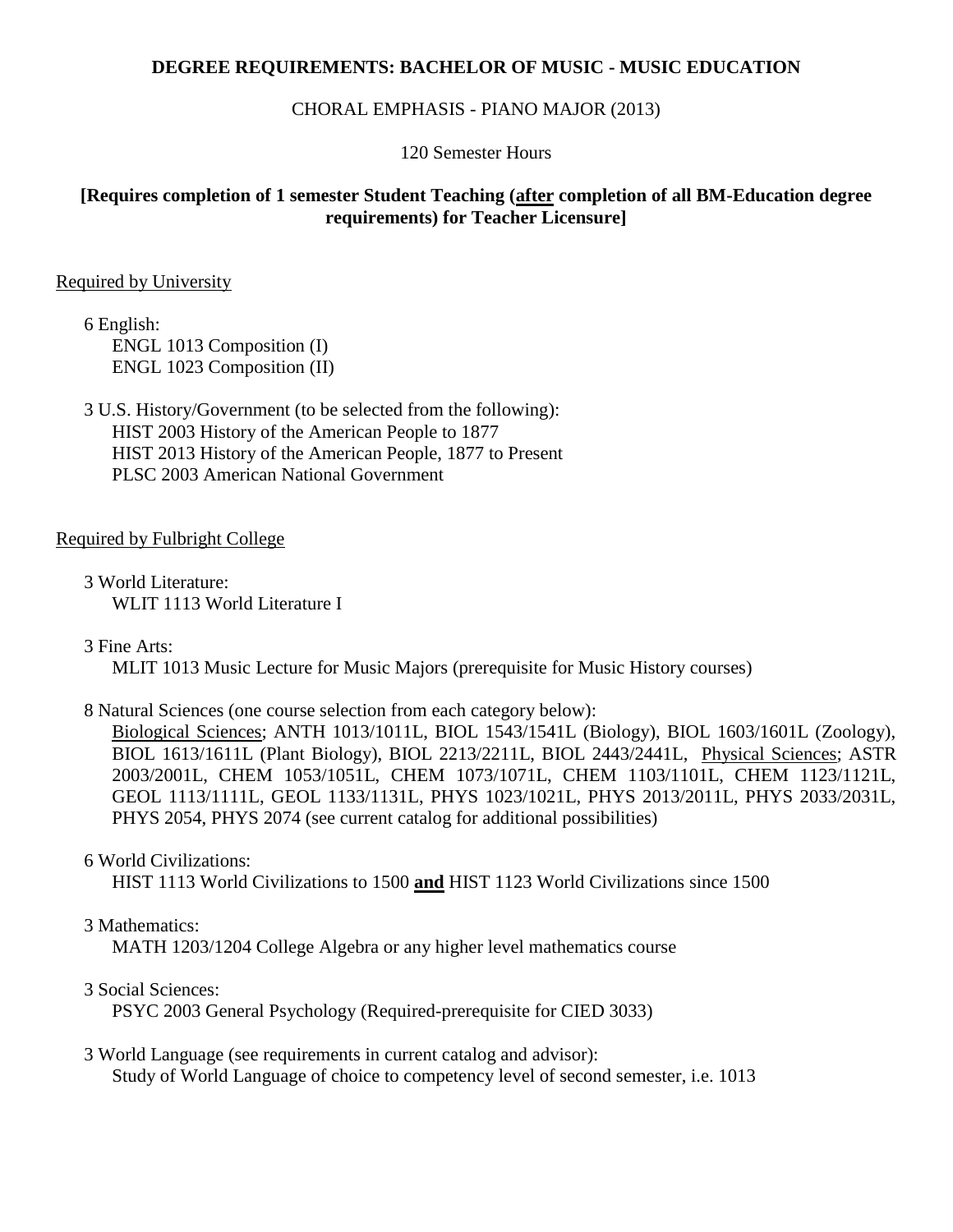Required by Music Department

Theory/Aural Perception: 15 Hours MUTH 1003 Basic Musicianship<sup>1</sup> MUTH 1603 Music Theory I MUTH 1621 Aural Perception I MUTH 1631 Aural Perception II MUTH 2603 Music Theory II MUTH 2621 Aural Perception III MUTH 2631 Aural Perception IV MUTH 3613 Form and 20th Century Techniques MUTH 4612 Orchestration

Class Instruments: 3 Hours (minimum) MUED 3911 Classroom Instruments in Music Education One or two more additional MUAC or MUED courses from MUAC 1321, MUAC 1371, MUED 2532, MUED 2542, MUED 2552

Music Technology: 2 Hours (MUAC 1231 and sophomore standing required for enrollment) MUAC 2111 Music Technology I MUAC 2121 Music Technology II

History/Literature: 6 Hours MUHS 3703 History of Music to 1800 MUHS 3713 History of Music from 1800 to Present

Applied Music (Private): 18 Hours2 MUAP 110V (4 hours), MUAP 210V (4 hours), MUAP 310V (4 hours), MUAP 410V (1 hour) taken in conjunction with MUAP 3201 Recital I (1 hour) MUAP 1001, 2001, 3001, 4001: Secondary Voice (4 hours)

Vocal Diction: 3 Hours3 MUAC 1121, 1141, 1151 Italian, German, French Diction for Singers

Pedagogy: 2 Hours MUPD 3801 Conducting MUPD 3861 Conducting Vocal Music

Ensemble: 8 Hours - to be selected from

MUEN 1411, 2411, 3411, 4411, 4611 Concert Choir or MUEN 1451, 2451, 3451, 4451, 4651 Schola Cantorum (may substitute MUEN 3401 or 4401 only after 4 semesters of Concert Choir or Schola Cantorum)

Music Education: 11 hours

- MUED 2012 Introduction to Music Education (prerequisite-sophomore standing)
- MUED 3021 Supervised Practicum in Teaching Musical Skills
- MUED 3833 Music Education in the Elementary School
- MUED 4112 Pedagogy in Music Education<sup>4</sup>
- MUED 4283 Teaching Vocal Music